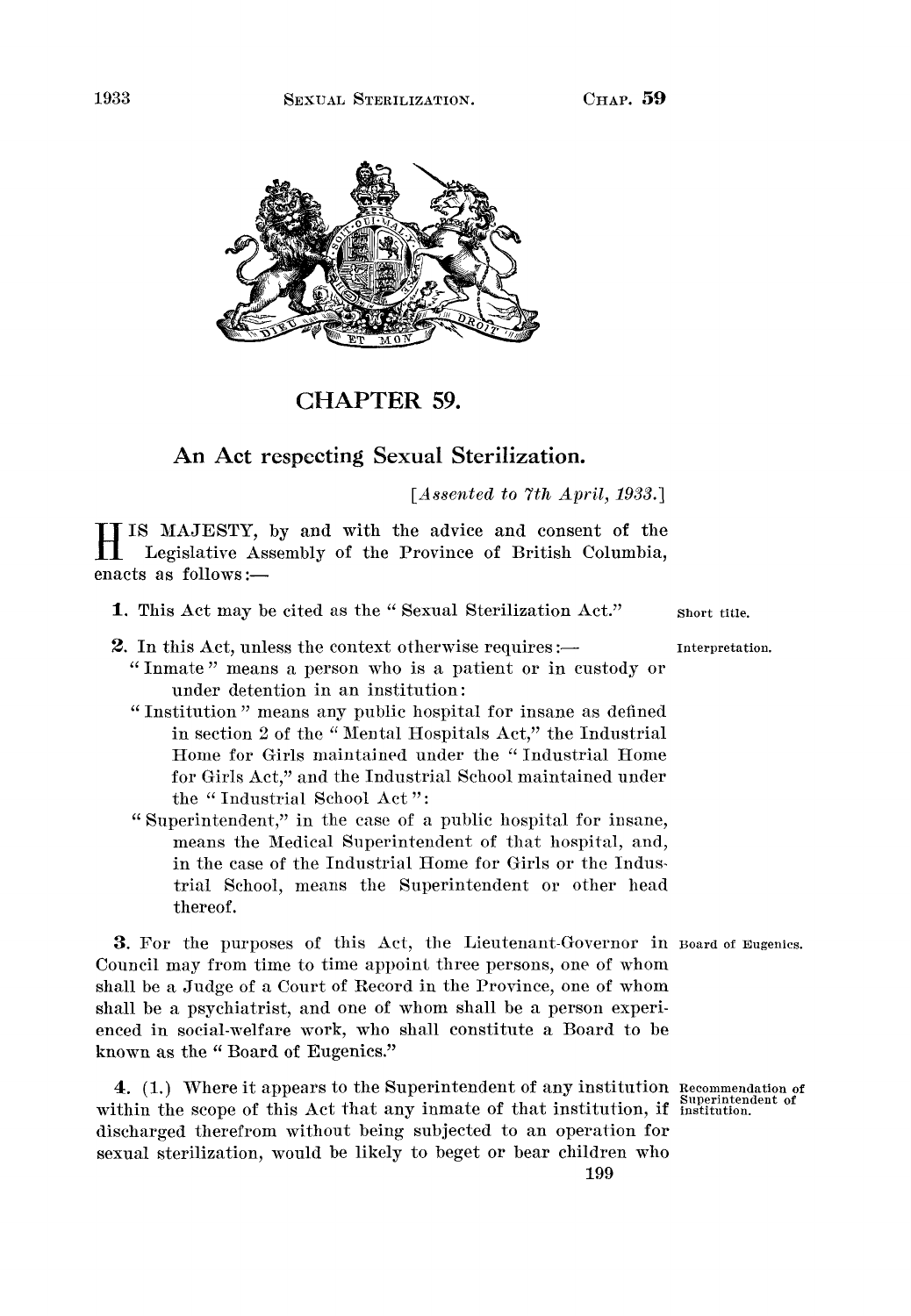by reason of inheritance would have a tendency to serious mental disease or mental deficiency, the Superintendent may submit to the Board of Eugenics a recommendation that a surgical operation be performed upon that inmate for sexual sterilization.

(2.) The recommendation of the Superintendent shall be in writing, and be accompanied by a statement setting forth the history of the inmate as shown in the records of the institution, so far as it bears upon the recommendation, and setting forth the reasons why sexual sterilization is recommended.

(3.) The Superintendent may cause the inmate to be examined by or in the presence of the Board of Eugenics.

5. (1.) If upon such examination of the inmate the Board of Eugenics is unanimously of opinion that procreation by the inmate would be likely to produce children who by reason of inheritance would have a tendency to serious mental disease or mental deficiency, the Board may by an order in writing signed by its members direct such surgical operation for sexual sterilization of the inmate as is set out in the order, and may appoint some legally qualified medical practitioner to perform the operation.

(2.) Nothing in this section or in any order made under it shall prevent the inmate, or any person acting on behalf of the inmate, from selecting and employing at the expense of the inmate a duly qualified medical practitioner to attend in consultation at or to perform the operation directed by the order of the Board of Eugenics.

Consent of inmate or other person. 6. The operation directed by the order of the Board of Eugenics in any case shall not be performed unless the inmate has consented thereto in writing, if in the opinion of the Board the inmate is capable of giving consent, or, if in the opinion of the Board the inmate is not capable of giving consent, unless the husband or wife of the inmate or, in case the inmate is unmarried, the parent or guardian of the inmate has consented thereto in writing, or, in case the inmate has no husband, wife, parent, or guardian resident in the Province, the Provincial Secretary has consented thereto in writing.

Protection from action. 7. A legally qualified medical practitioner appointed by the Board of Eugenics to perform any surgical operation on an inmate duly directed by order of the Board pursuant to this Act shall not be liable to any civil action whatsoever by reason of the performance thereof, except in the case of negligence in the performance of the operation.

Expenses of members of Board of Eugenics.

8. (1.) The members of the Board of Eugenics shall not receive any compensation for their services, but they shall be paid the amount of the travelling and other personal expenses necessarily incurred by them in the discharge of their official duties.

Particulars accompanying recommendation.

Examination of inmate.

Power to order surgical operation.